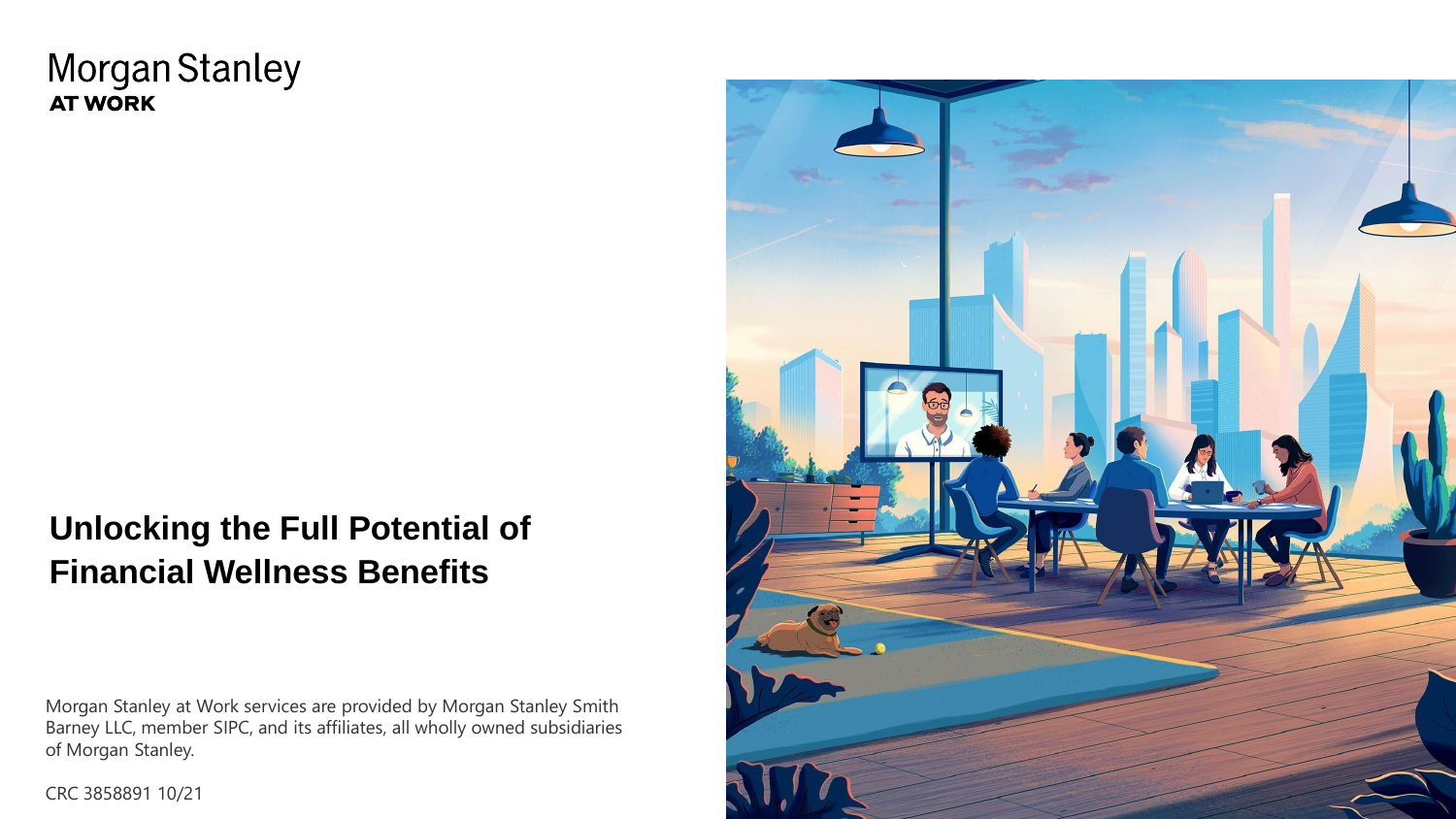# **% of Working Americans Reporting Finance-Related Anxiety or Depression During COVID\***





\* 2021 SHRM-Morgan Stanley: Unlocking the full potential of financial wellness benefits report **Only 9%** of working Americans say they have talked to a health practitioner (medical doctor, therapist, psychologist) about the health impacts they have experienced due to financial stress

#### CRC3858891-10/21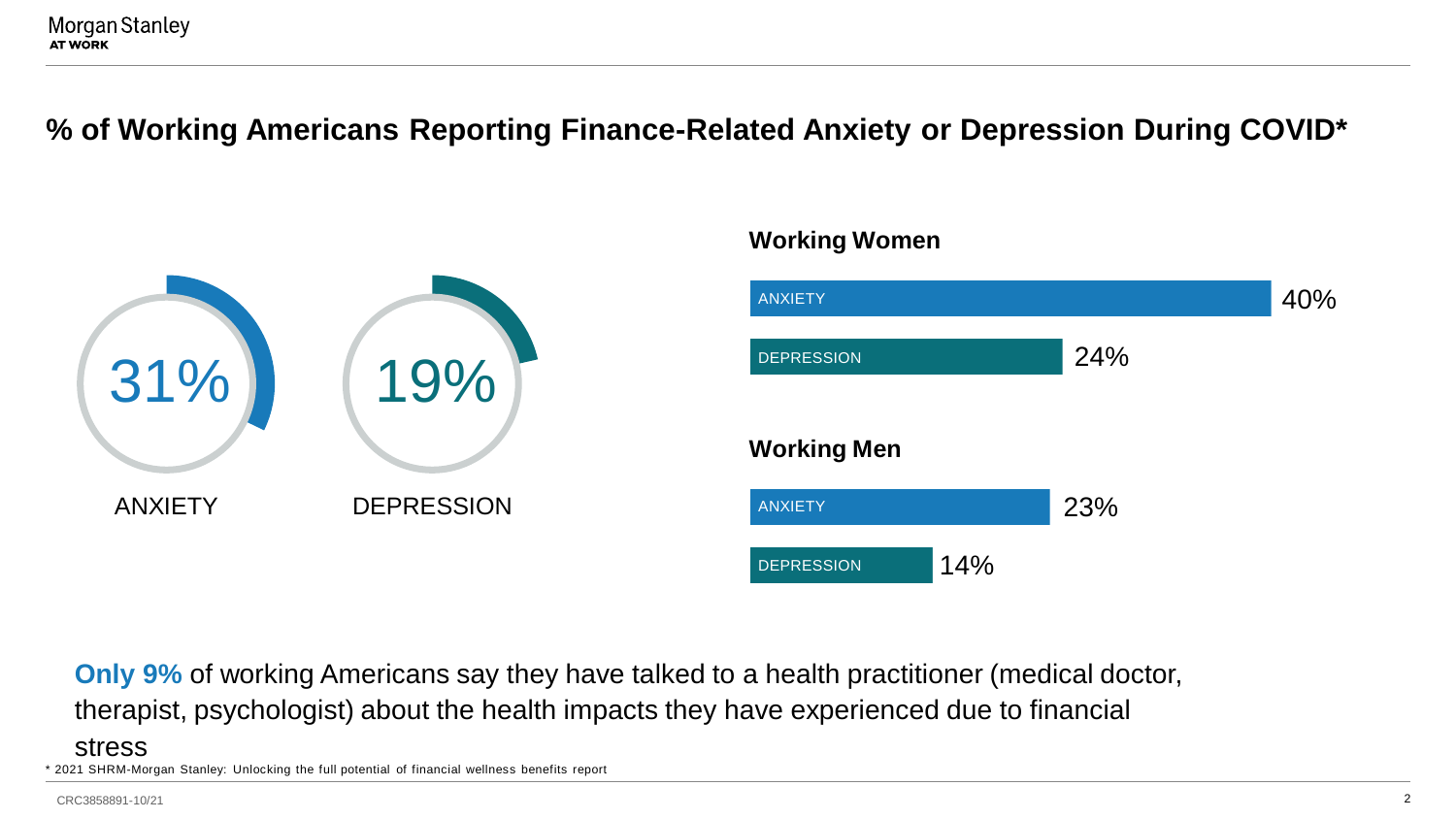**The Great Resignation**

# **Over 40 percent of U.S. workers are actively searching for a new job right now, or plan to soon\***



\* 2021 https://www.shrm.org/hr-today/news/hr-news/pages/deconstructing-the-great-resignation.aspx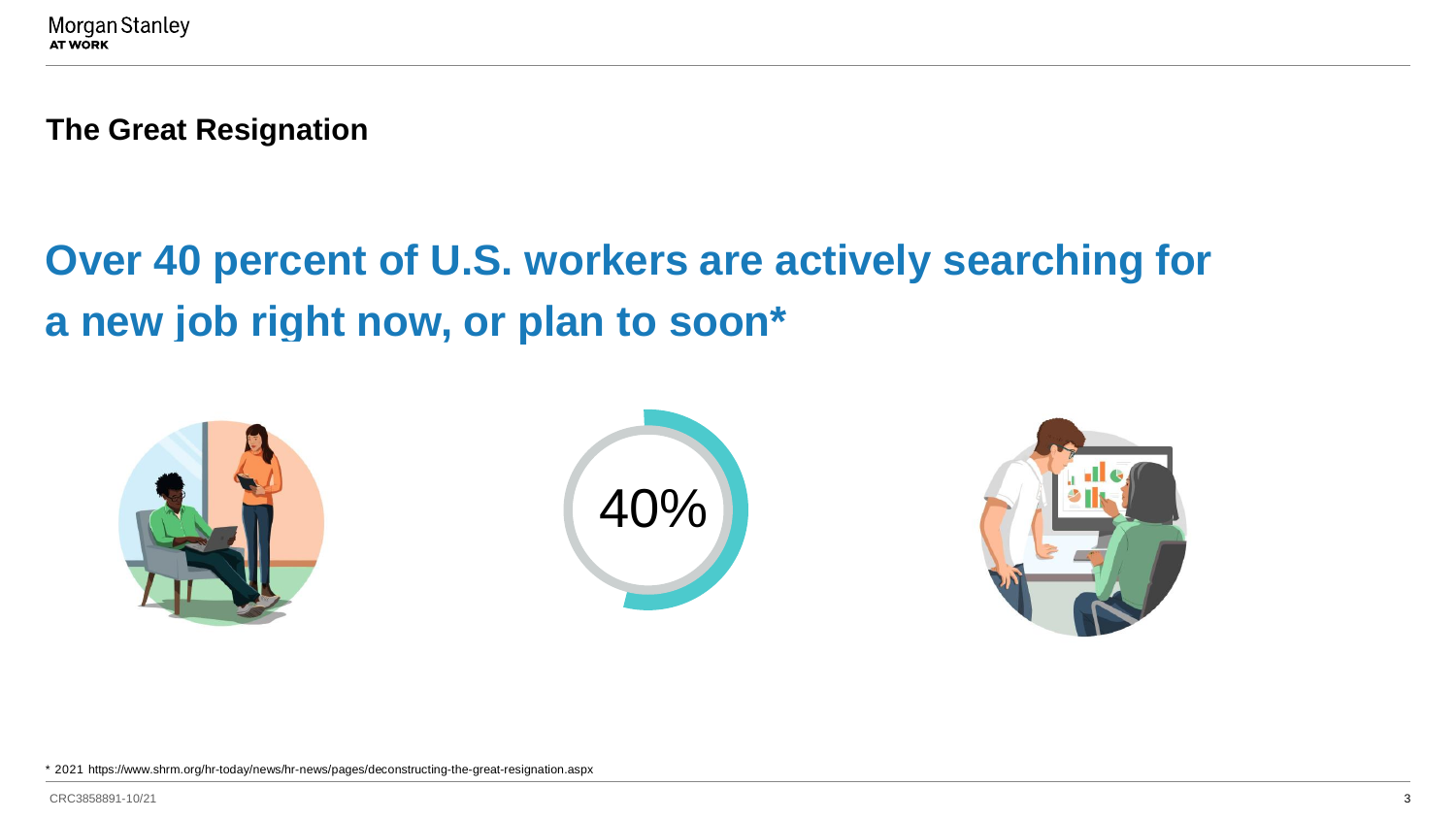### **% of Working Americans Who Wants Personalized Financial Wellness Benefits\***

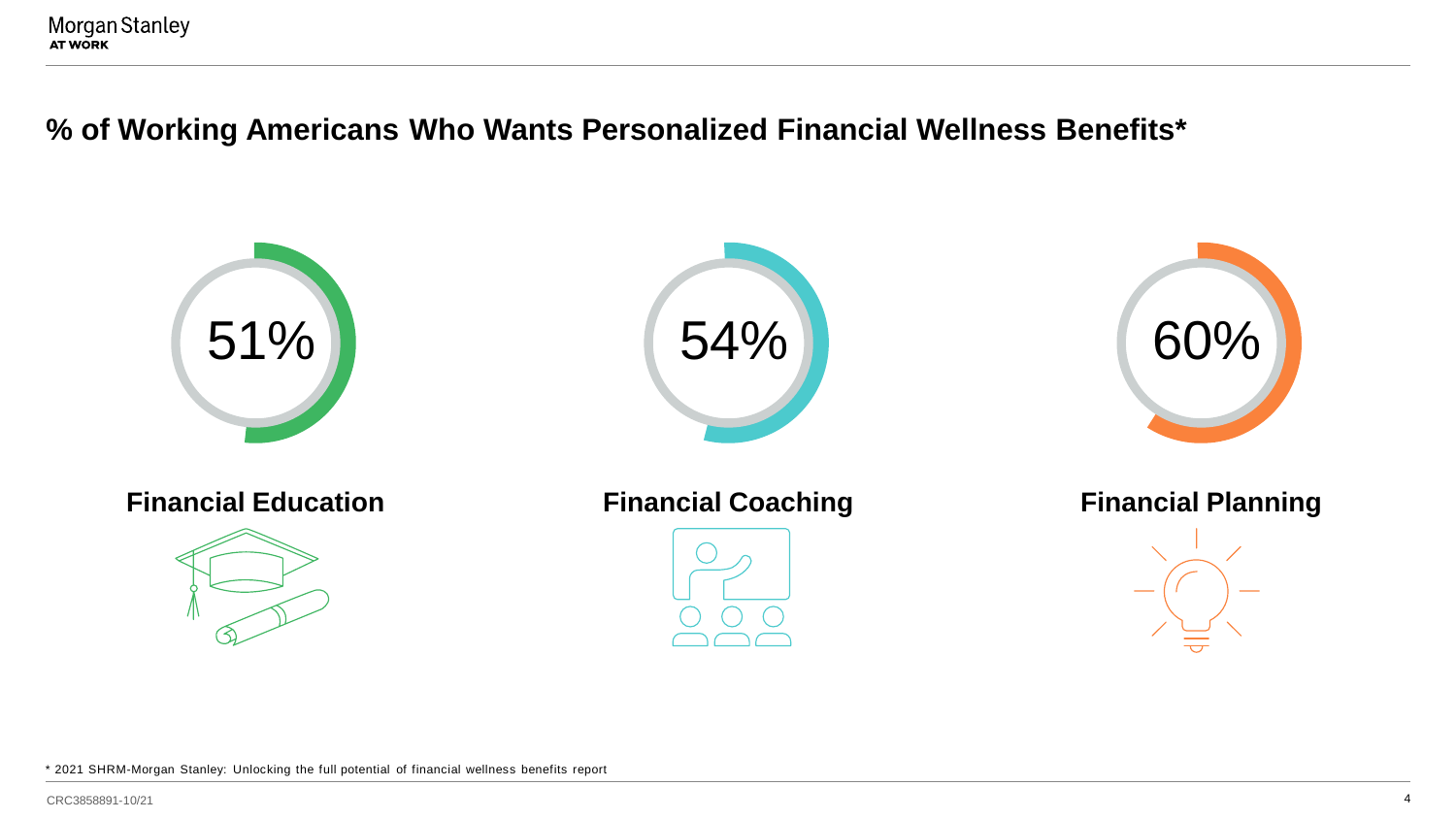**% of Working Americans Who Want Personalized Financial Education Benefits (by Gender & Generation)\***



1. Denotes a statistically significant difference between men and women (P<.05).

2. Denotes a statistically significant difference between Generations (P<.05).

\* 2021 SHRM-Morgan Stanley: Unlocking the full potential of financial wellness benefits report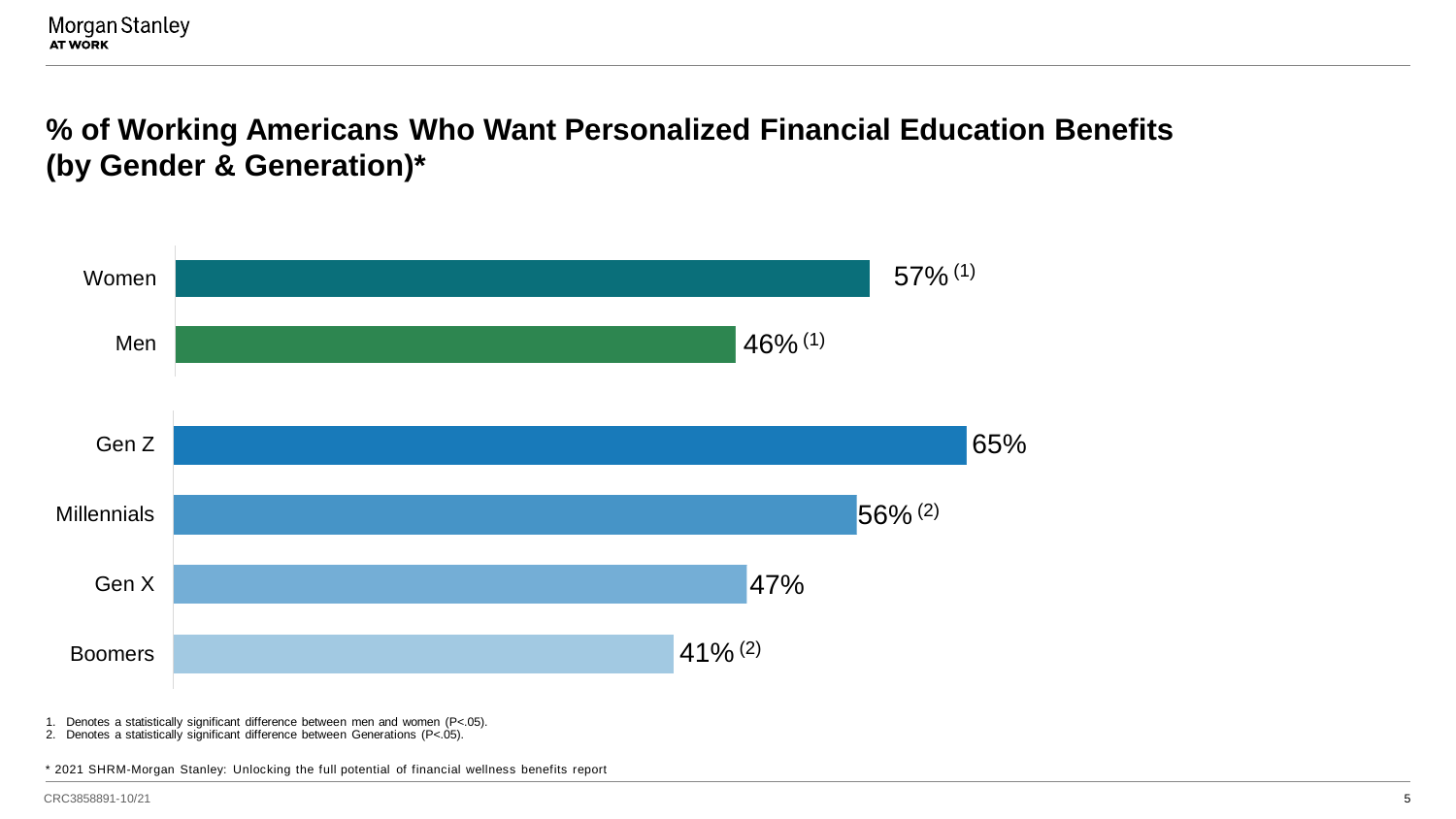**% of Working Americans Who Want Personalized Financial Coaching Benefits (by Gender & Generation)\***



1. Denotes a statistically significant difference between men and women (P<.05).

2. Denotes a statistically significant difference between Generations (P<.05).

\* 2021 SHRM-Morgan Stanley: Unlocking the full potential of financial wellness benefits report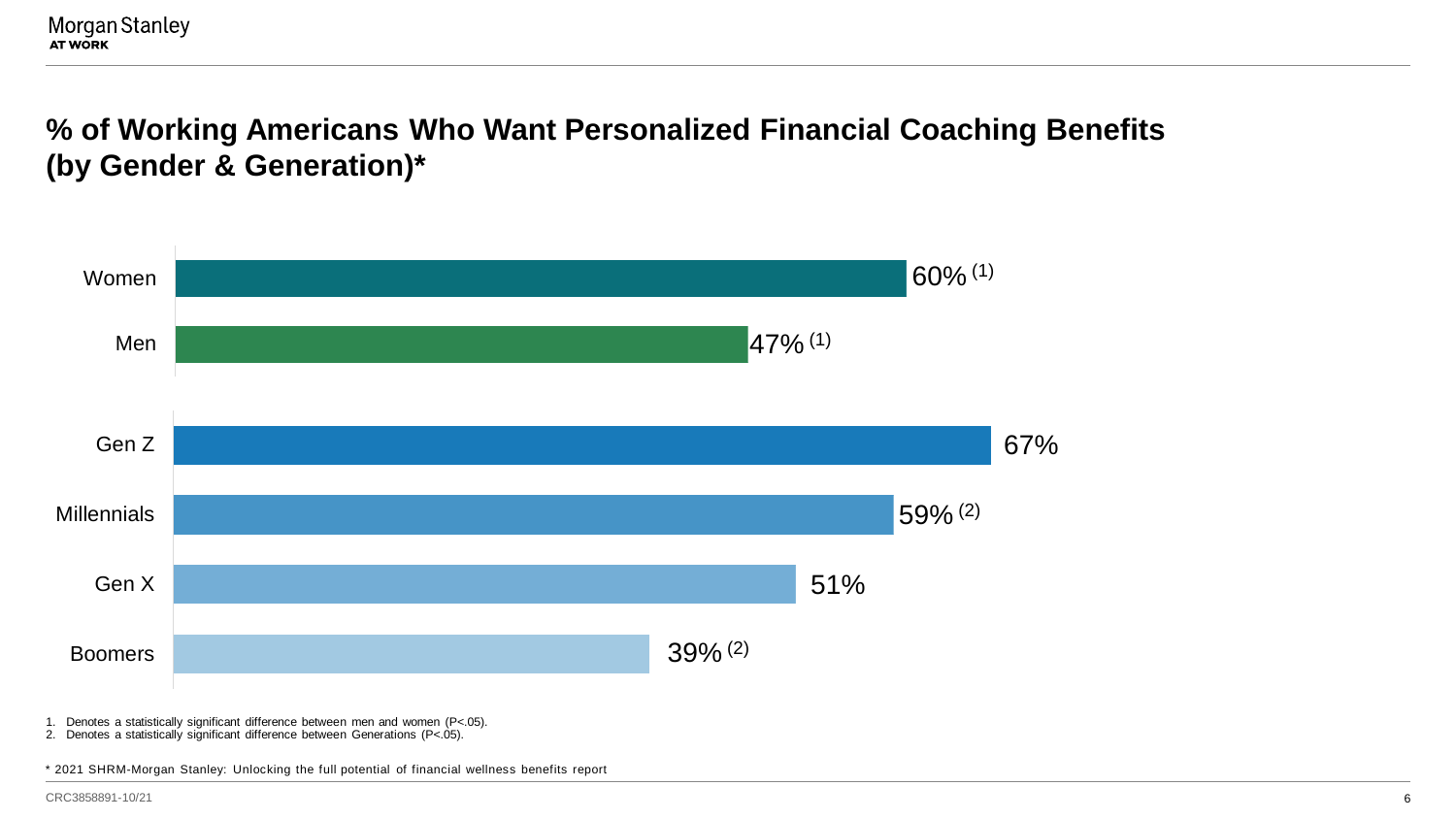**% of Working Americans Who Want Personalized Financial Planning Benefits (by Gender & Generation)\***

![](_page_6_Figure_2.jpeg)

1. Denotes a statistically significant difference between men and women (P<.05).

2. Denotes a statistically significant difference between Generations (P<.05).

\* 2021 SHRM-Morgan Stanley: Unlocking the full potential of financial wellness benefits report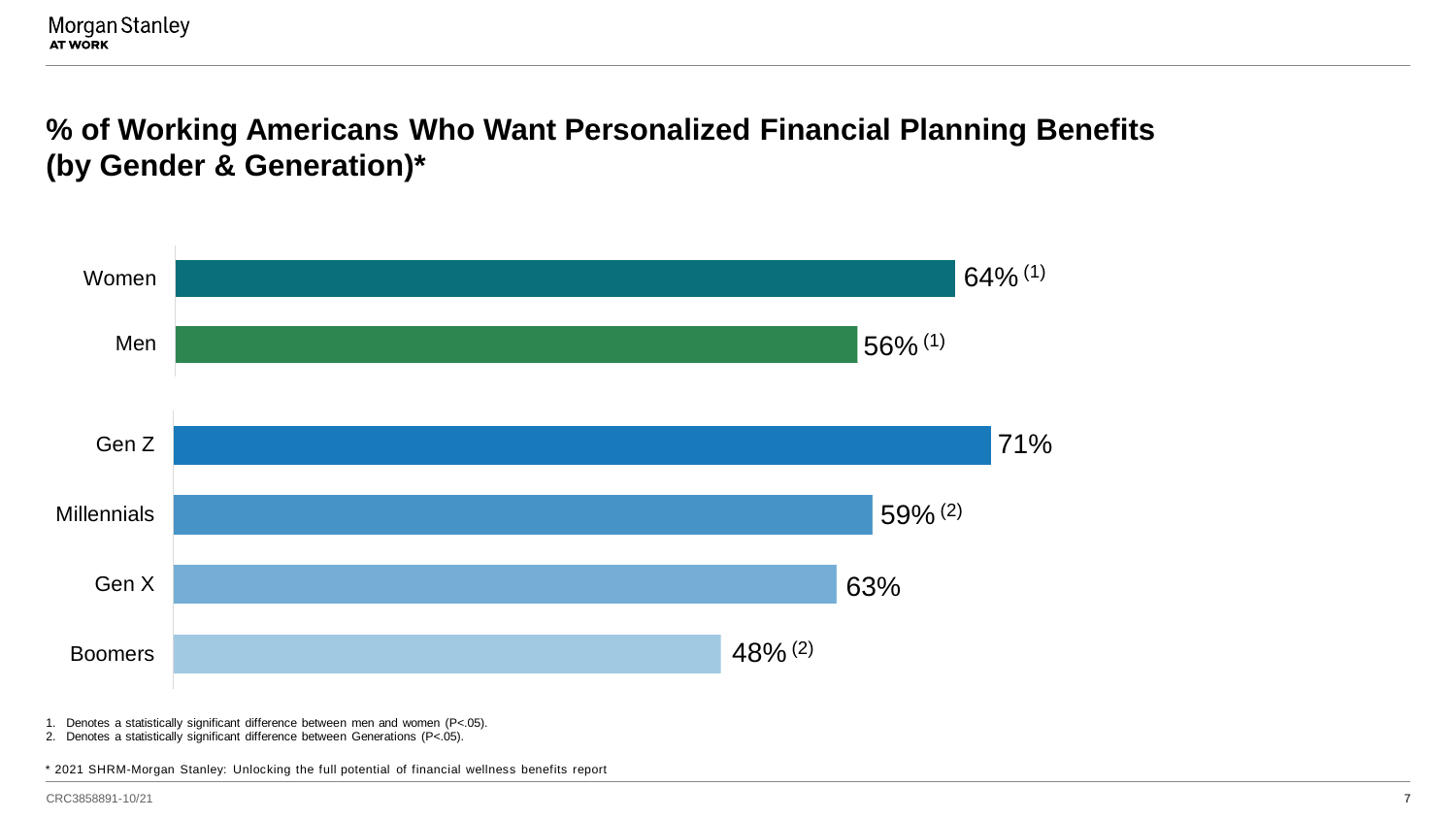### **Education Benefits**

**Organizations Offering Education Benefits to All Employees**

| Organizations with 500 or more employees are more likely to offer education benefits than organizations with less than 500 employees                                         |            |
|------------------------------------------------------------------------------------------------------------------------------------------------------------------------------|------------|
| Small (<500 employees)                                                                                                                                                       | $36\%$ (1) |
| Medium (500-999 employees)                                                                                                                                                   | $60\%$ (1) |
| Large (1,000-4,999 employees)                                                                                                                                                | 58% (1)    |
| Extra-large (>5,000 employees)                                                                                                                                               | $73\%$ (1) |
| Organizations with mostly salaried or a balance of hourly and salaried employees are more likely to offer education benefits that organizations with mostly hourly employees |            |
| Mostly hourly employees                                                                                                                                                      | $39\%$ (1) |
| Mostly salaried employees                                                                                                                                                    | $50\%$ (1) |
| Balance of hourly & salaried employees                                                                                                                                       | 56% (1)    |
| Publicly traded for-profit organizations and the government are more likely to offer education benefits that private for-profit organizations                                |            |
| Publicly traded for-profit                                                                                                                                                   | $65\%$ (1) |
| Government                                                                                                                                                                   | $60\%$ (1) |
| Non-profit/Non for profit                                                                                                                                                    | 46% (1)    |
| Private for-profit                                                                                                                                                           | $37%$ (1)  |

1. Denotes a statistically significant difference between groups (P<.05).

\* 2021 SHRM-Morgan Stanley: Unlocking the full potential of financial wellness benefits report

CRC3858891-10/21